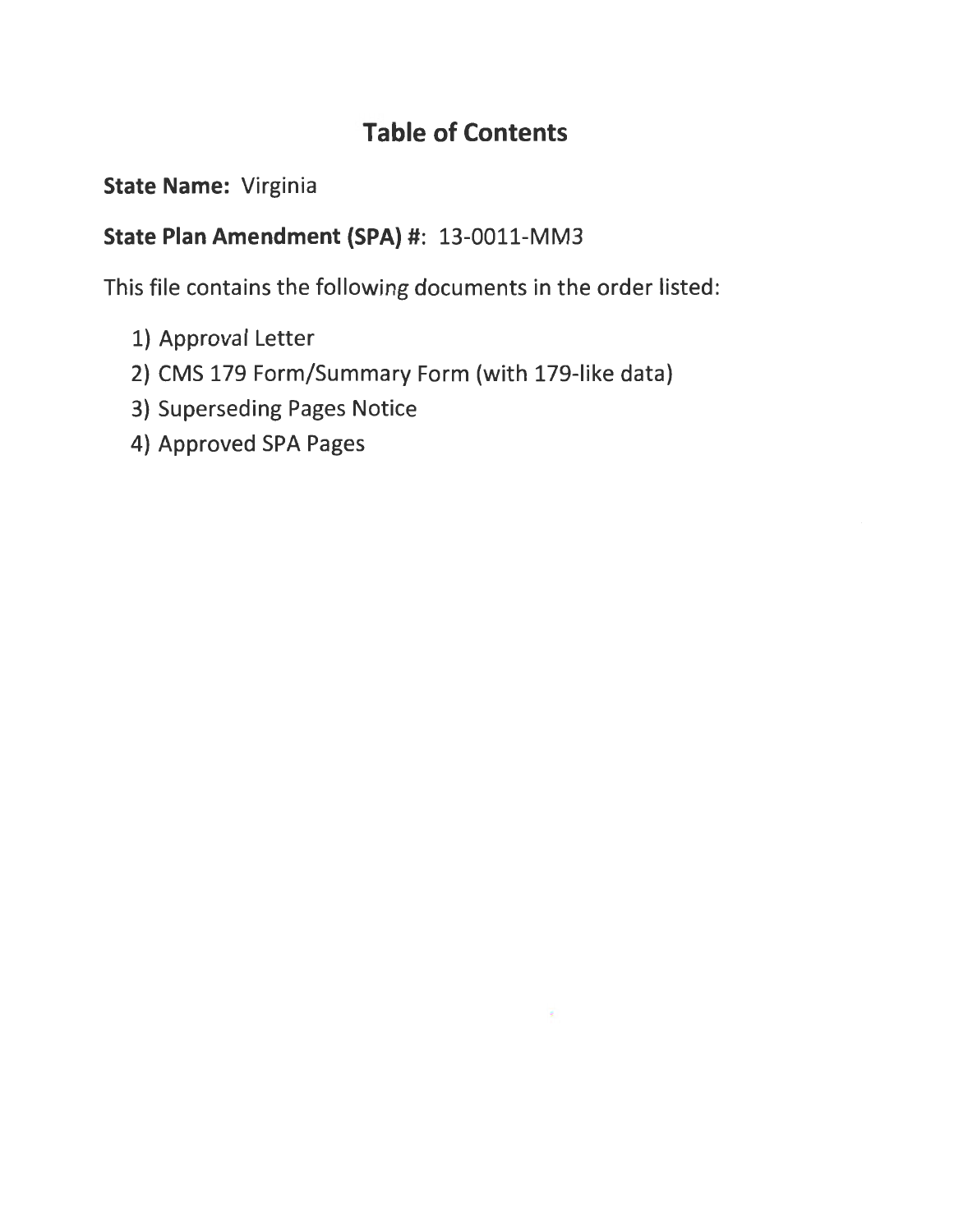DEPARTMENT OF HEALTH & HUMAN SERVICES Centers for Medicare & Medicaid Services 150 S. Independence Mall West Suite 216, The Public Ledger Building



## **Region Ill/Division of Medicaid and Children's Health Operations**

SWIFT #121320134014

**DEC 13 2013** 

Cynthia **B.** Jones, Director Department of Medical Assistance Services 600 East Broad Street, Suite 1300 Richmond, VA 23219

Dear Ms. Jones:

The Centers for Medicare & Medicaid Services (CMS) has completed its review of Virginia's State Plan Amendment (SPA) Transmittal Number 13-0011-MM3 entitled, SlO: MAGI Based Income Methodologies. This SPA designates the income options Virginia is electing in 2014.

This SPA is approved with an effective date of January 1, 2014. Enclosed is a copy of the CMS Summary Page (CMS-179 form); the approved State Plan pages for S10; and the Superseding Pages of State Plan Material, which should also be incorporated into a separate section in the front of the State Plan.

We appreciate the cooperation and effort provided by your staff throughout this process. If you have further questions about this SPA, please contact Margaret Kosherzenko of my staff at 215- 861-4288 .

/S/

Sincerely,<br>  $/ S/$ <br>
Francis McCullough Associate Regional Administrator

Enclosures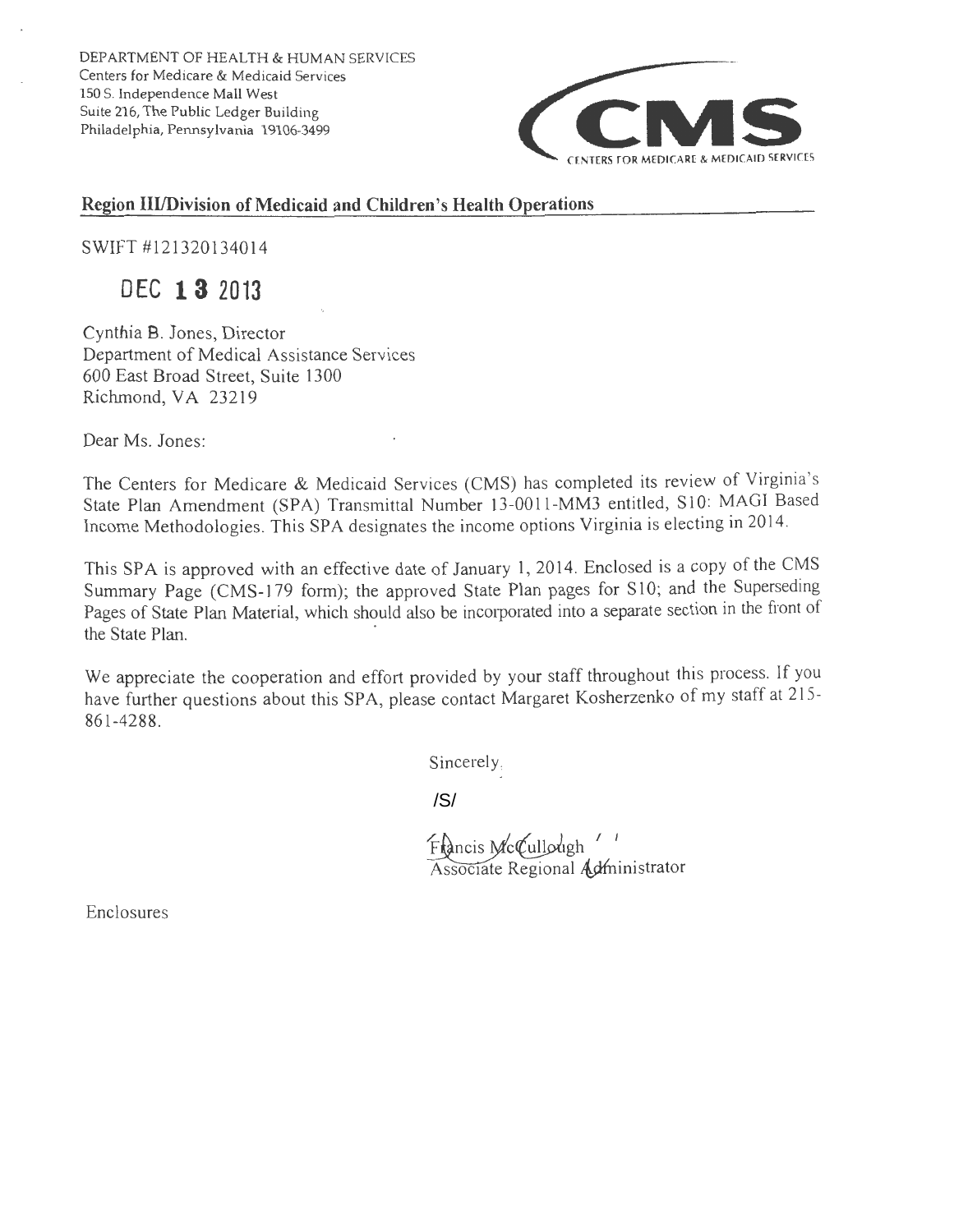## VA.0381.R00.00 - Jan 01, 2014 Page 1 of 2

### Medicaid State Plan Eligibility: Summary Page (CMS 179)

#### State/Territory name: Virginia Transmittal Number:

*Please enter the Transmittal Number (TN) in the format ST- YY-0000 where ST= the state abbreviation, YY =the last two digits of the submission year, and 0000* = *a four digit number with leading zeros. The dashes must also be entered.*  VA-13-0011

Amount

#### Proposed Effective Date

01/01/2014 *(mm /dd/yyyy)* 

#### Federal Statute/Regulation Citation

Section  $1902(e)(14)$  of the Social Security Act

#### Federal Budget Impact

|                  | <b>Federal Fiscal Year</b> |        |
|------------------|----------------------------|--------|
| First Year 2014  |                            | \$0.00 |
| Second Year 2015 |                            | \$0.00 |

#### Subject of Amendment

S10 - Modified Adjusted Gross Income (MAGI)-based methodologies relating to households

#### Governor's Office Review

Governor's office reported no comment Comments of Governor's office received Describe:

No reply received within 45 days of submittal Other, as specified Describe: Secretary of Health and Human Services

#### Signature of State Agency Official

| <b>Submitted By:</b>       | <b>Brian McCormick</b> |
|----------------------------|------------------------|
| <b>Last Revision Date:</b> | Dec 9, 2013            |
| <b>Submit Date:</b>        | Oct 4, 2013            |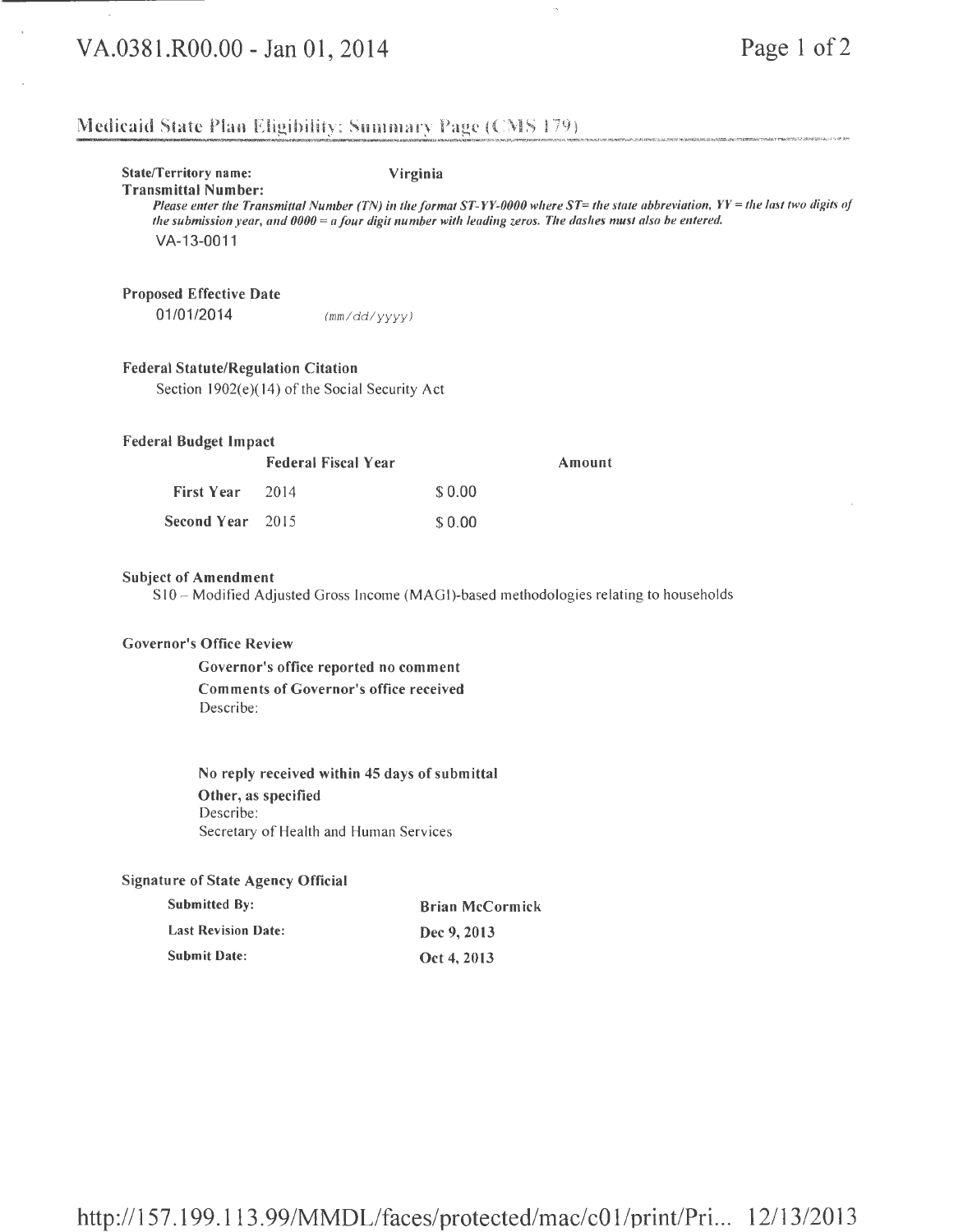$\cdot$ 

 $\epsilon$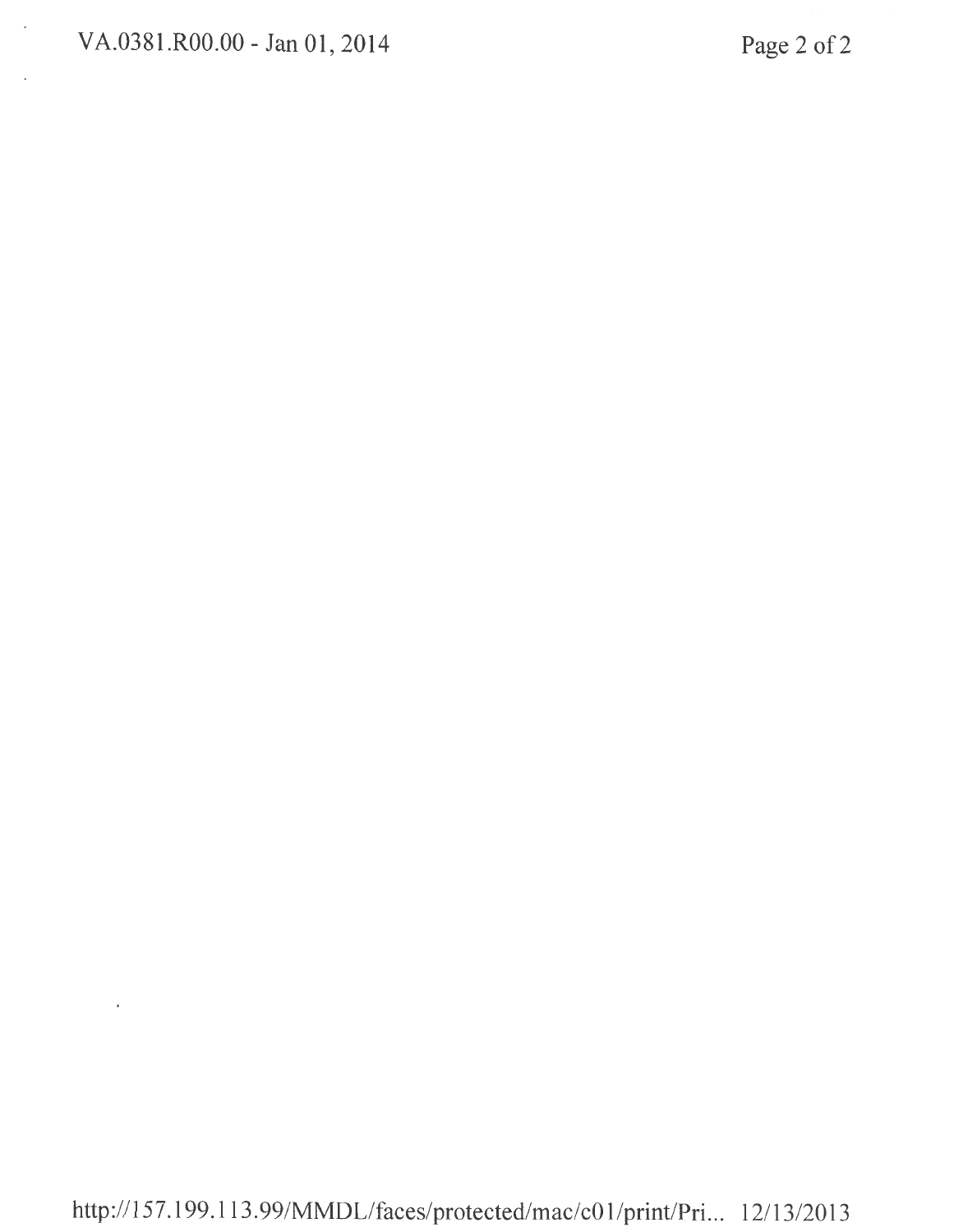| <b>SUPERSEDING PAGES OF</b><br><b>STATE PLAN MATERIAL</b>       |                                                                                                                                                                                                                                                                                                                                                                                                                                                                                                                                                                                                                                                       |  |  |
|-----------------------------------------------------------------|-------------------------------------------------------------------------------------------------------------------------------------------------------------------------------------------------------------------------------------------------------------------------------------------------------------------------------------------------------------------------------------------------------------------------------------------------------------------------------------------------------------------------------------------------------------------------------------------------------------------------------------------------------|--|--|
| <b>TRANSMITTAL NUMBER:</b>                                      | <b>STATE:</b>                                                                                                                                                                                                                                                                                                                                                                                                                                                                                                                                                                                                                                         |  |  |
| $VA-13-0011-MM3$                                                | Virginia                                                                                                                                                                                                                                                                                                                                                                                                                                                                                                                                                                                                                                              |  |  |
|                                                                 |                                                                                                                                                                                                                                                                                                                                                                                                                                                                                                                                                                                                                                                       |  |  |
| <b>PAGE NUMBER OF THE PLAN SECTION OR</b><br><b>ATTACHMENT:</b> | <b>PAGE NUMBER OF THE SUPERSEDED PLAN SECTION</b><br>OR ATTACHMENT (If Applicable):                                                                                                                                                                                                                                                                                                                                                                                                                                                                                                                                                                   |  |  |
| S10 - MAGI Income Methodology                                   | Notwithstanding any other provisions of the Virginia Medicaid<br>State Plan, the financial eligibility methodologies described in<br>State Plan Amendment VA-13-0011-MM3 will apply to all<br>MAGI-based eligibility groups covered under Virginia's Medicaid<br>State Plan. The MAGI financial methodologies set forth in 42<br>CFR § 435.603 apply to everyone except those individuals<br>described at 42 CFR § 435.603(j) for whom MAGI-based methods<br>do not apply. This State Plan Amendment supersedes the current<br>financial eligibility provisions of the Medicaid State Plan only<br>with respect to the MAGI-based eligibility groups. |  |  |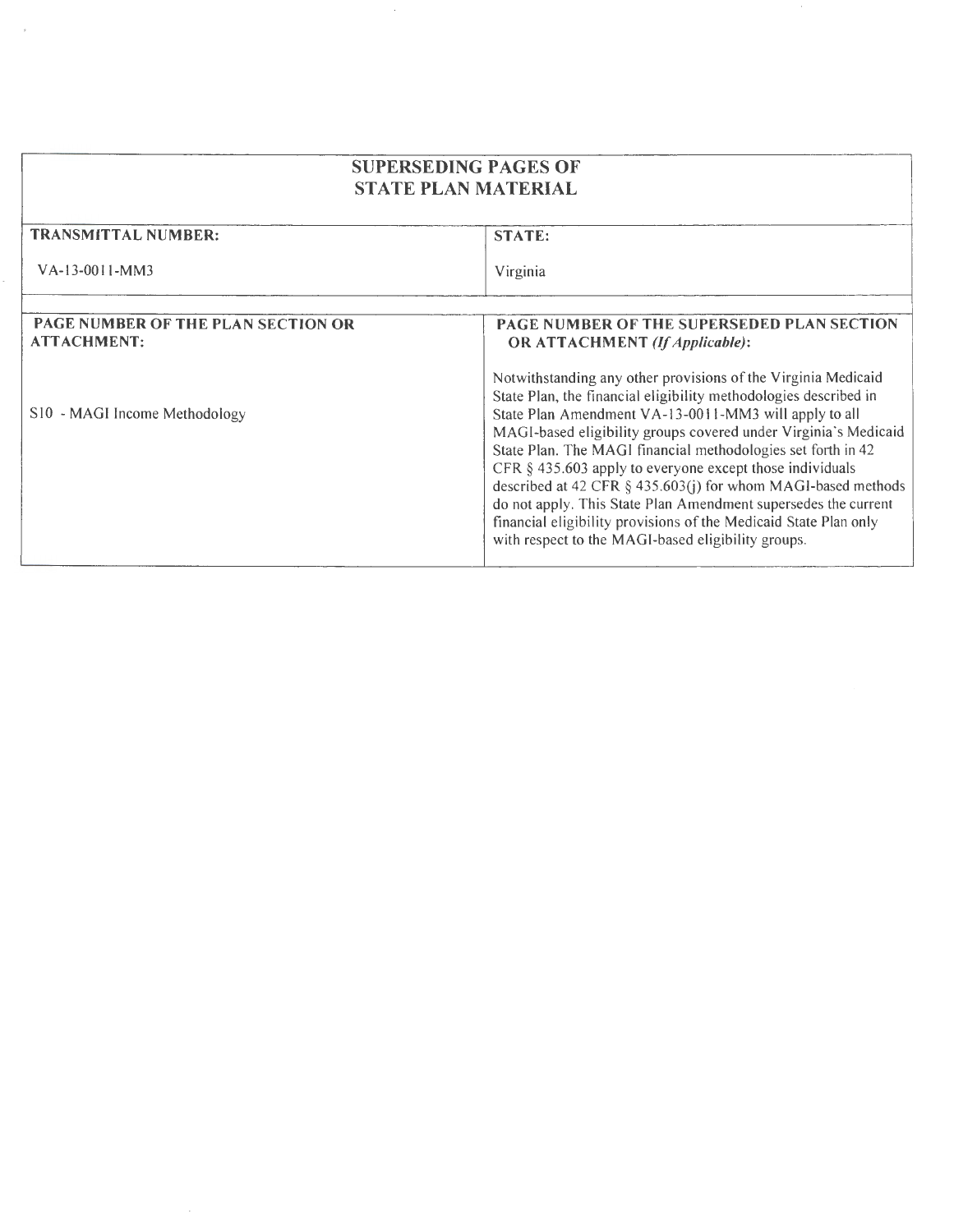

# **Medicaid Eligibility**

OMB Control Number 0938-1148 OMB Expiration date: 10/31/2014

| OMB Expiration date: $10/31/2014$<br><b>MAGI-Based Income Methodologies</b><br><b>S10</b>                                                                                                                                                                                                                                                                                                       |  |  |
|-------------------------------------------------------------------------------------------------------------------------------------------------------------------------------------------------------------------------------------------------------------------------------------------------------------------------------------------------------------------------------------------------|--|--|
| 1902(e)(14)<br>42 CFR 435.603                                                                                                                                                                                                                                                                                                                                                                   |  |  |
| The state will apply Modified Adjusted Gross Income (MAGI)-based methodologies as described below, and consistent with<br>Е<br>42 CFR 435.603.                                                                                                                                                                                                                                                  |  |  |
| In the case of determining ongoing eligibility for beneficiaries determined eligible for Medicaid on or before<br>December 31, 2013, MAGI-based income methodologies will not be applied until March 31, 2014, or the next<br>regularly-scheduled renewal of eligibility, whichever is later, if application of such methods results in a<br>determination of ineligibility prior to such date. |  |  |
| In determining family size for the eligibility determination of a pregnant woman, she is counted as herself plus<br>each of the children she is expected to deliver.                                                                                                                                                                                                                            |  |  |
| In determining family size for the eligibility determination of the other individuals in a household that includes<br>a pregnant woman:                                                                                                                                                                                                                                                         |  |  |
| The pregnant woman is counted just as herself.                                                                                                                                                                                                                                                                                                                                                  |  |  |
| C The pregnant woman is counted as herself, plus one.                                                                                                                                                                                                                                                                                                                                           |  |  |
| $\cap$ The pregnant woman is counted as herself, plus the number of children she is expected to deliver.                                                                                                                                                                                                                                                                                        |  |  |
| Financial eligibility is determined consistent with the following provisions:                                                                                                                                                                                                                                                                                                                   |  |  |
| When determining eligibility for new applicants, financial eligibility is based on current monthly income and<br>family size.                                                                                                                                                                                                                                                                   |  |  |
| When determining eligibility for current beneficiaries, financial eligibility is based on:                                                                                                                                                                                                                                                                                                      |  |  |
| ← Current monthly household income and family size                                                                                                                                                                                                                                                                                                                                              |  |  |
| C Projected annual household income and family size for the remaining months of the current calendar year                                                                                                                                                                                                                                                                                       |  |  |
| In determining current monthly or projected annual household income, the state will use reasonable methods to:                                                                                                                                                                                                                                                                                  |  |  |
| Include a prorated portion of a reasonably predictable increase in future income and/or family size.                                                                                                                                                                                                                                                                                            |  |  |
| $\Box$ Account for a reasonably predictable decrease in future income and/or family size.                                                                                                                                                                                                                                                                                                       |  |  |
| Except as provided at 42 CFR 435.603(d)(2) through (d)(4), household income is the sum of the MAGI-based income<br>of every individual included in the individual's household.                                                                                                                                                                                                                  |  |  |
| In determining eligibility for Medicaid, an amount equivalent to 5 percentage points of the FPL for the applicable<br>family size will be deducted from household income in accordance with 42 CFR 435.603(d).                                                                                                                                                                                  |  |  |
| Household income includes actually available cash support, exceeding nominal amounts, provided by the person<br>claiming an individual described at $§435.603(f)(2)(i)$ as a tax dependent.                                                                                                                                                                                                     |  |  |
| $CYes$ $@No$                                                                                                                                                                                                                                                                                                                                                                                    |  |  |
|                                                                                                                                                                                                                                                                                                                                                                                                 |  |  |